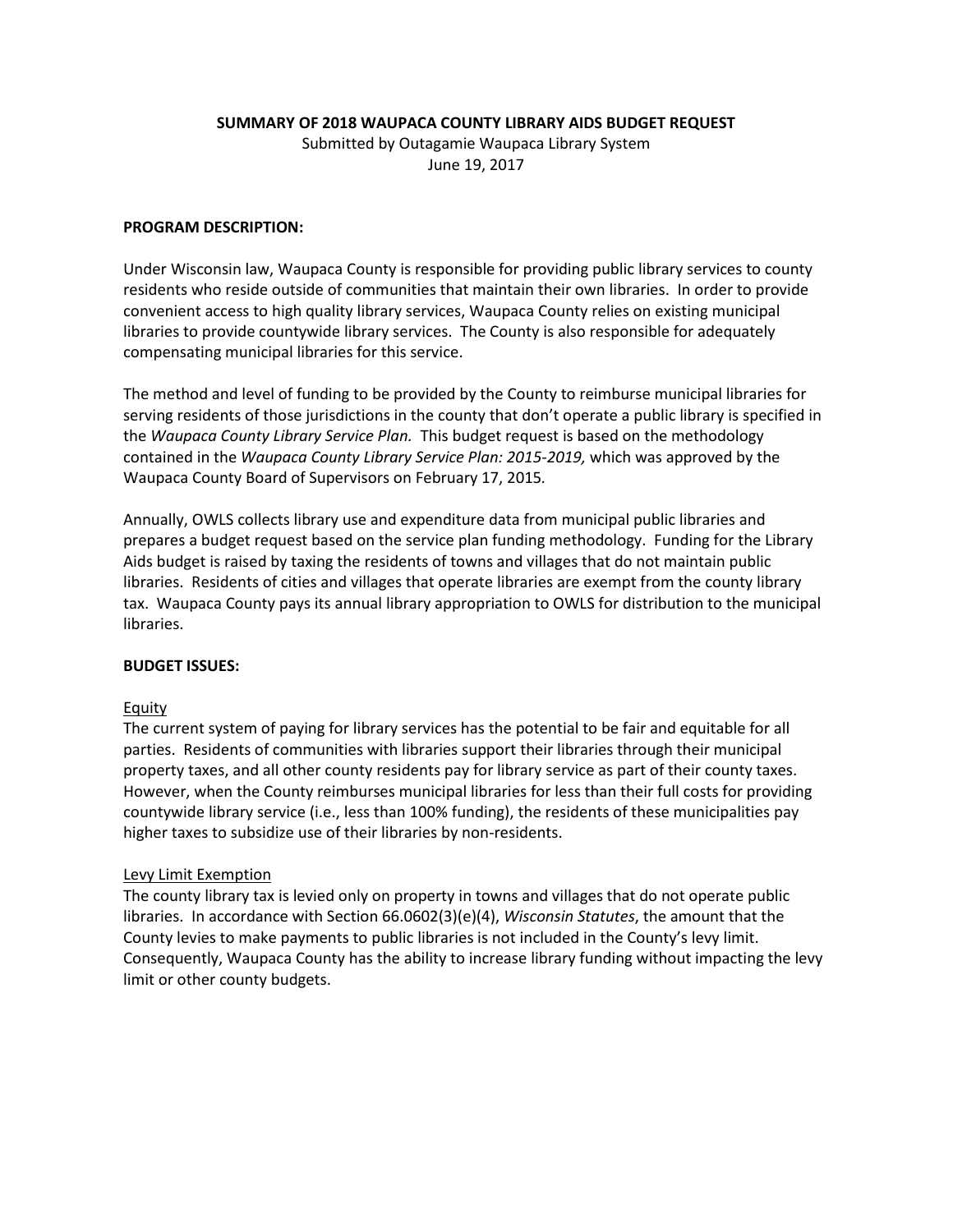## Library Use

Overall circulation by municipal libraries in Waupaca County was down in 2016 by 6.7%. However, during the same period the number of physical items borrowed by residents of towns and villages without libraries decreased by 4%.

## Unit Costs

In recent years, library operating costs have grown faster than circulation, increasing the average cost per circulation. A significant portion of this is due to the increasing use of downloadable and streaming materials, which are not included in the circulation totals. In 2016 the combination of a very small increase in expenditures (.5%) and a decrease in circulation resulted in an increase in the cost per circulation (16.15%).

## County Share of Library Service Costs

The county achieved the goal of compensating municipal public libraries at 100% of their costs for providing countywide library service first in 2014, and continued through 2017, as the funding level increased from 82% in 2008 to 100% in 2014.

| Year:          | 2008  | 2009  | 2010  | 2011  | 2012  | 2013  | 2014 | 2015 | 2016 | 2017 |
|----------------|-------|-------|-------|-------|-------|-------|------|------|------|------|
| <b>Funding</b> | 82.0% | 85.2% | 88.1% | 91.0% | 94.0% | 97.0% | 100% | 100% | 100% | 100% |
| Level:         |       |       |       |       |       |       |      |      |      |      |

A goal of the *County Library Service Plan: 2015-2019* is to continue to compensate municipal public libraries at 100% of their costs for providing service to county residents residing in jurisdictions without local libraries.

Although the cost per circulation increased in 2016, the county circulation decrease offset much of this, causing Waupaca County's full share of library service costs to increase only slightly. 100% of the county formula will result in a budget increase of 1.69% or \$16,675.

## Library Service is a Bargain for the County

Contracting with municipalities for library service continues to be a bargain for Waupaca County. It is estimated that the owner of a \$100,000 home paying for library service through county taxes would continue to pay about \$37 in 2017, i.e. less than the cost of two new hardcover books. Even at the 100% funding level, residents living outside of communities with libraries will continue to pay significantly less for the same service than those living in communities with libraries.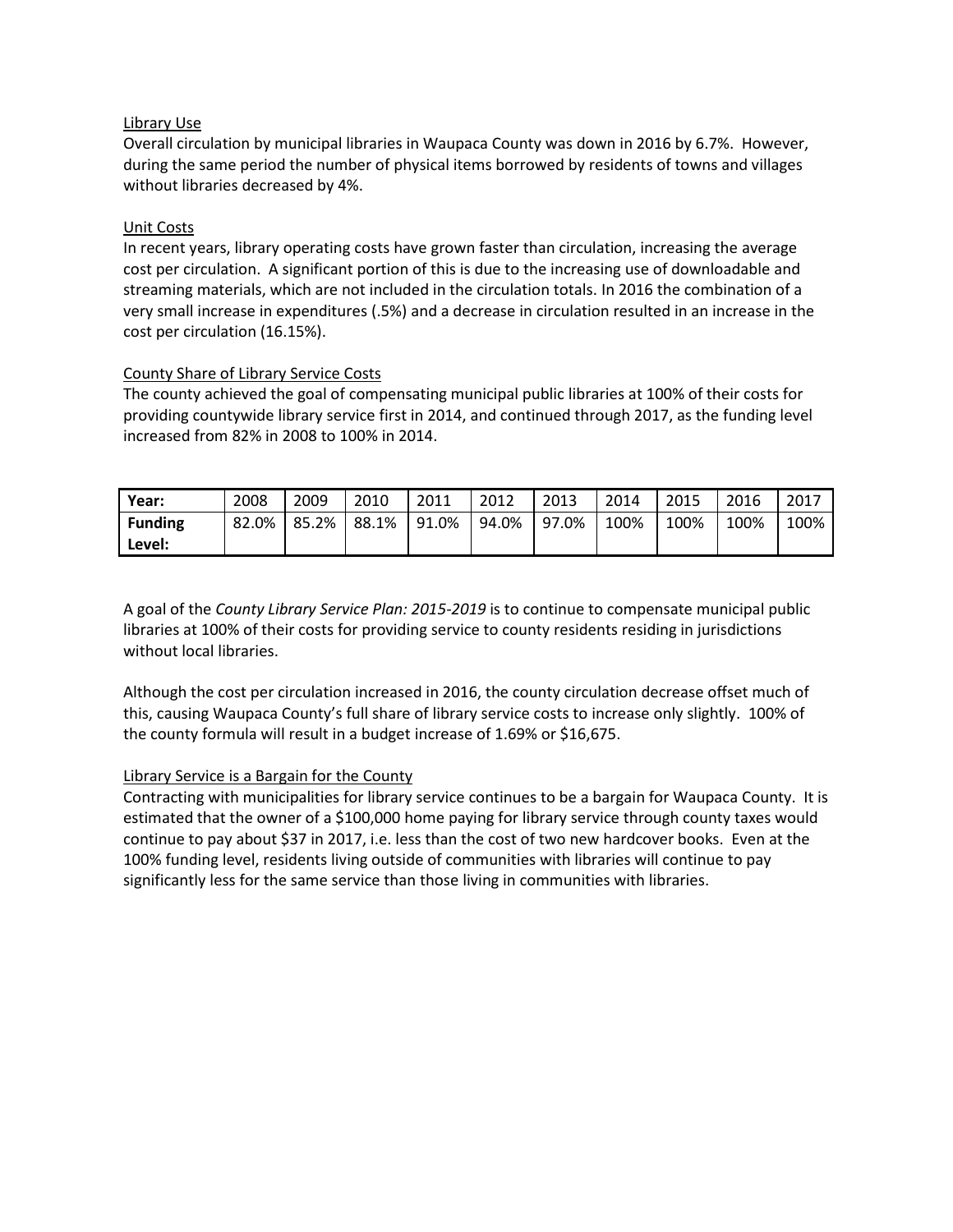# Requested 2018 Library Payments

The following table shows the payments made from the 2017 library aids budget and the proposed 2018 payments:

|                              |              | <b>REQUESTED</b>    |
|------------------------------|--------------|---------------------|
| LIBRARY                      | 2017 PAYMENT | <b>2018 PAYMENT</b> |
| Clintonville                 | \$143,370    | \$150,991           |
| Fremont                      | \$36,998     | \$43,853            |
| Iola                         | \$102,335    | \$98,487            |
| Manawa                       | \$95,742     | \$92,259            |
| Marion                       | \$34,890     | \$38,750            |
| New London                   | \$137,202    | \$146,085           |
| Scandinavia                  | \$18,259     | \$22,175            |
| Waupaca                      | \$353,434    | \$347,940           |
| Weyauwega                    | \$62,387     | \$60,752            |
| <b>Total</b>                 | \$984,617    | \$1,001,292         |
| <b>Average Funding Level</b> | 100.0%       | 100.0%              |

# Budget Details

The spreadsheet on the following page contains details of the 2018 library aids budget request.